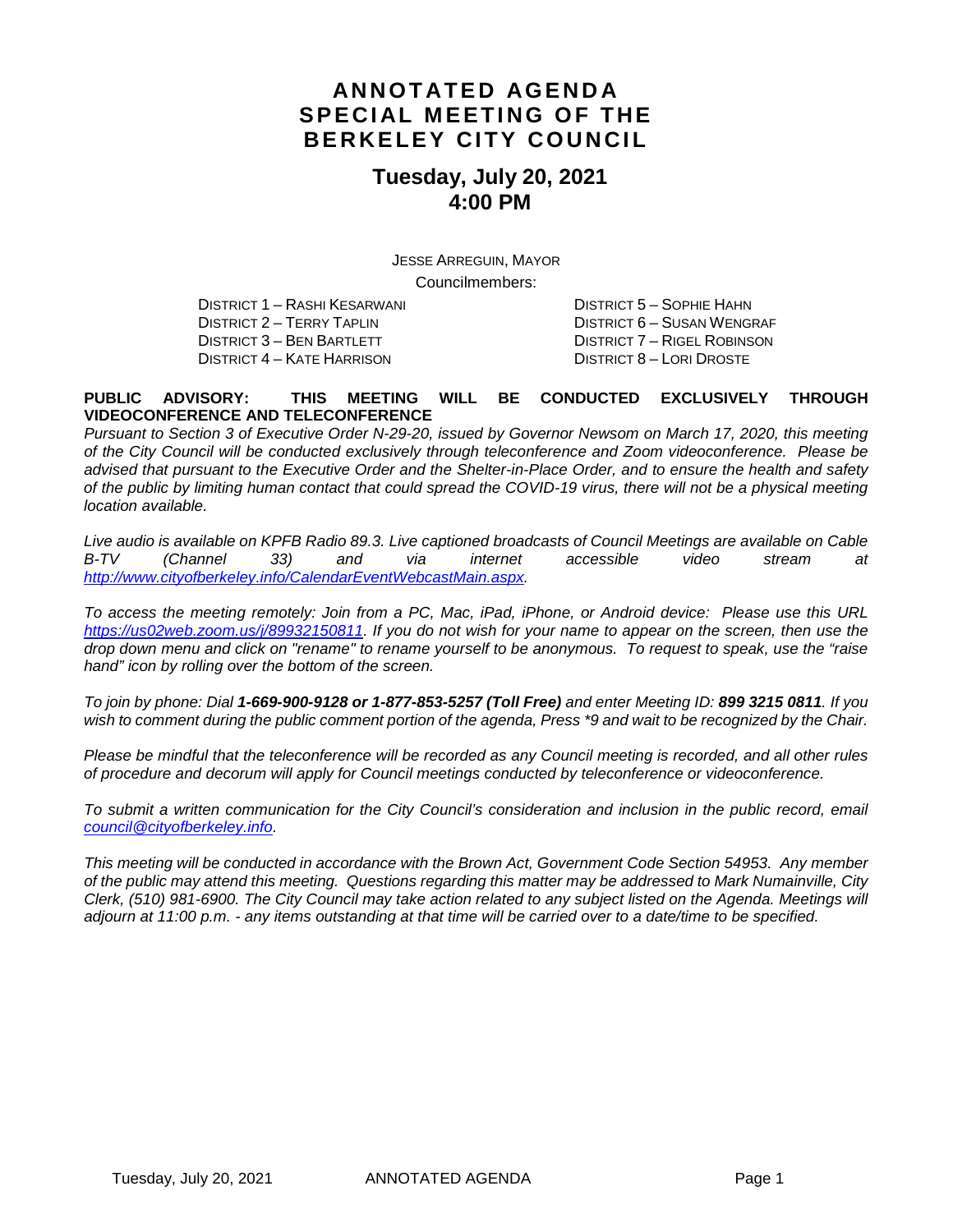## **Preliminary Matters**

**Roll Call:** 4:02 p.m.

**Present:** Harrison, Hahn, Wengraf, Robinson, Droste, Arreguin.

Absent: Kesarwani, Taplin, Bartlett

Councilmember Taplin present at 4:03 p.m.

Councilmember Bartlett present at 4:03 p.m.

Councilmember Kesarwani present at 4:05 p.m.

## **Consent Calendar**

**Public Comment on Consent Calendar Item Only:** 1 speaker.

**Action:** M/S/C (Arreguin/Robinson) to adopt the Consent Calendar in one motion except as indicated. **Vote:** All Ayes.

**1. Memorandum Agreement: International Brotherhood of Electrical Workers Local 1245**

#### **From: City Manager**

**Recommendation:** Adopt two Resolutions:

1. Revising Resolution No. 69,927-N.S that adopted successor two-year Memorandum Agreement with the International Brotherhood of Electrical Workers Local 1245 (hereinafter referred to as the "Union") with a term of June 28, 2020 through June 30, 2022, authorizing the City Manager to execute and implement the revised terms and conditions of employment set forth in the Memorandum Agreement; and

2. Approving a new salary resolution for Representation Unit C that implement the new salary levels negotiated in the new labor agreement and rescinding Resolution No. 68,671-N.S.

#### **Financial Implications:** See report

Contact: LaTanya Bellow, Human Resources, (510) 981-6800 **Action:** Adopted Resolution No. 69,961–N.S. (Agreement) and Resolution No. 69,962–N.S. (Salary)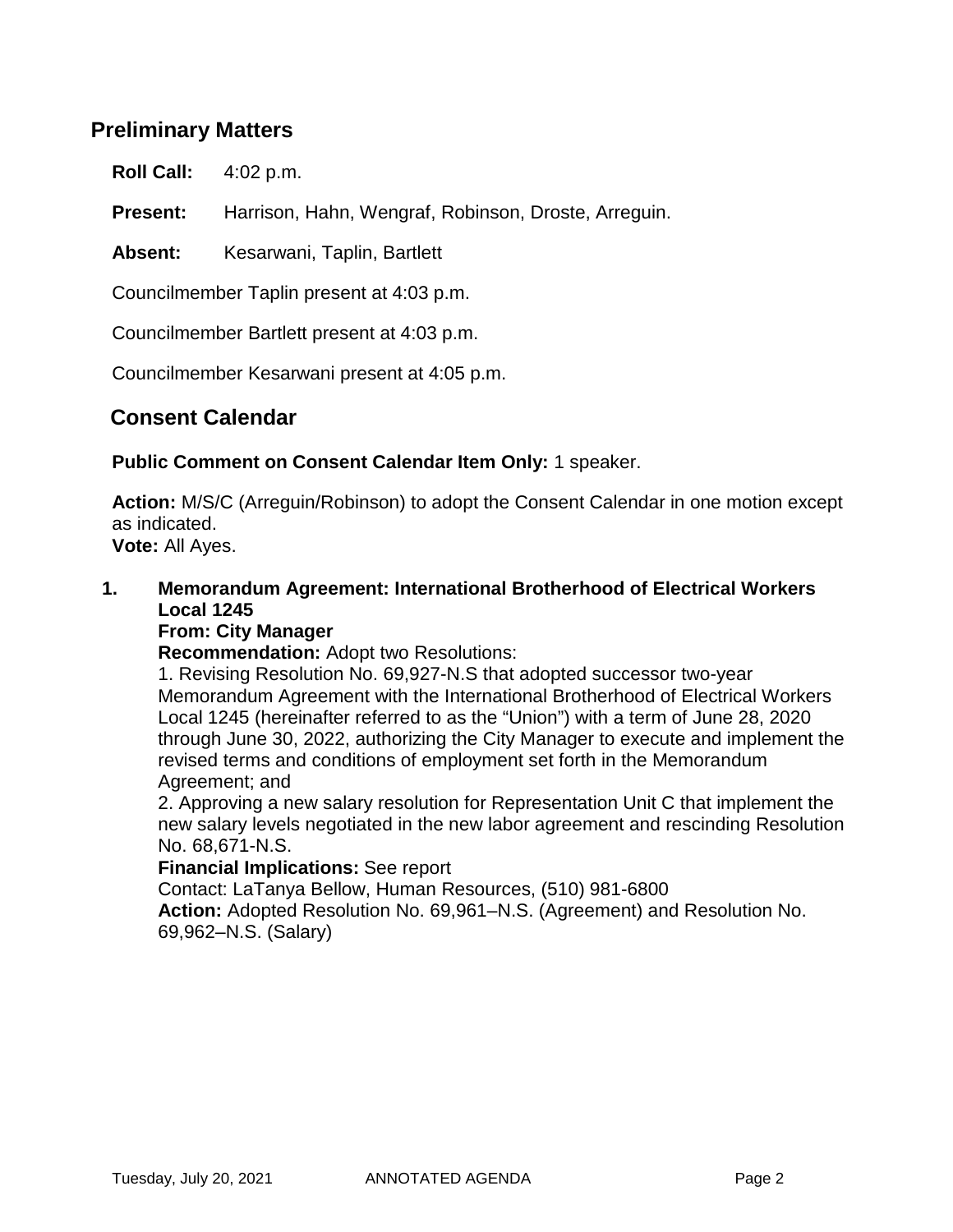# **Consent Calendar**

## **2. Memorandum Agreement: Service Employees International Union Local 1021 Maintenance and Clerical Chapters**

#### **From: City Manager**

**Recommendation:** Adopt two Resolutions:

1. Approving a new three-year Memorandum Agreement with the Service Employees International Union Local 1021 Maintenance and Clerical Chapters with a term of June 27, 2021 through June 26, 2024, and authorizing the City Manager to execute and implement the terms and conditions of employment set forth in the new labor agreement; and

2. Approving a new salary resolution for Representation Units D, J, K-1, and K-2 that implement the new salary levels negotiated in the Memorandum Agreement and rescinding Resolution No. 68,533-N.S.

**Financial Implications:** See report

Contact: LaTanya Bellow, Human Resources, (510) 981-6800 **Action:** Adopted Resolution No. 69,963–N.S. (Agreement) and Resolution No. 69,964–N.S. (Salary)

#### **3. Memorandum of Understanding: Berkeley Police Association From: City Manager**

**Recommendation:** Adopt two Resolutions:

1. Approving a new two-year Memorandum of Understanding (MOU) with the Berkeley Police Association which includes cost of living adjustments and market adjustments to two classifications with a term of July 1, 2021 through June 30, 2023 and authorizing the City Manager to execute and implement the terms and conditions of employment set forth in the new MOU and to make non-substantive edits to the format and language of the MOU in alignment with the tentative agreement, and conforming to legal requirements; and

2. Approving a new Classification and Salary resolution for Representation Units E and F that implement the salary adjustments reflected in the new MOU and rescinding Resolution No. 68,583,-N.S.

#### **Financial Implications:** See report

Contact: LaTanya Bellow, Human Resources, (510) 981-6800

**Action:** Adopted Resolution No. 69,965–N.S. (MOU) and Resolution No. 69,966– N.S. (Salary)